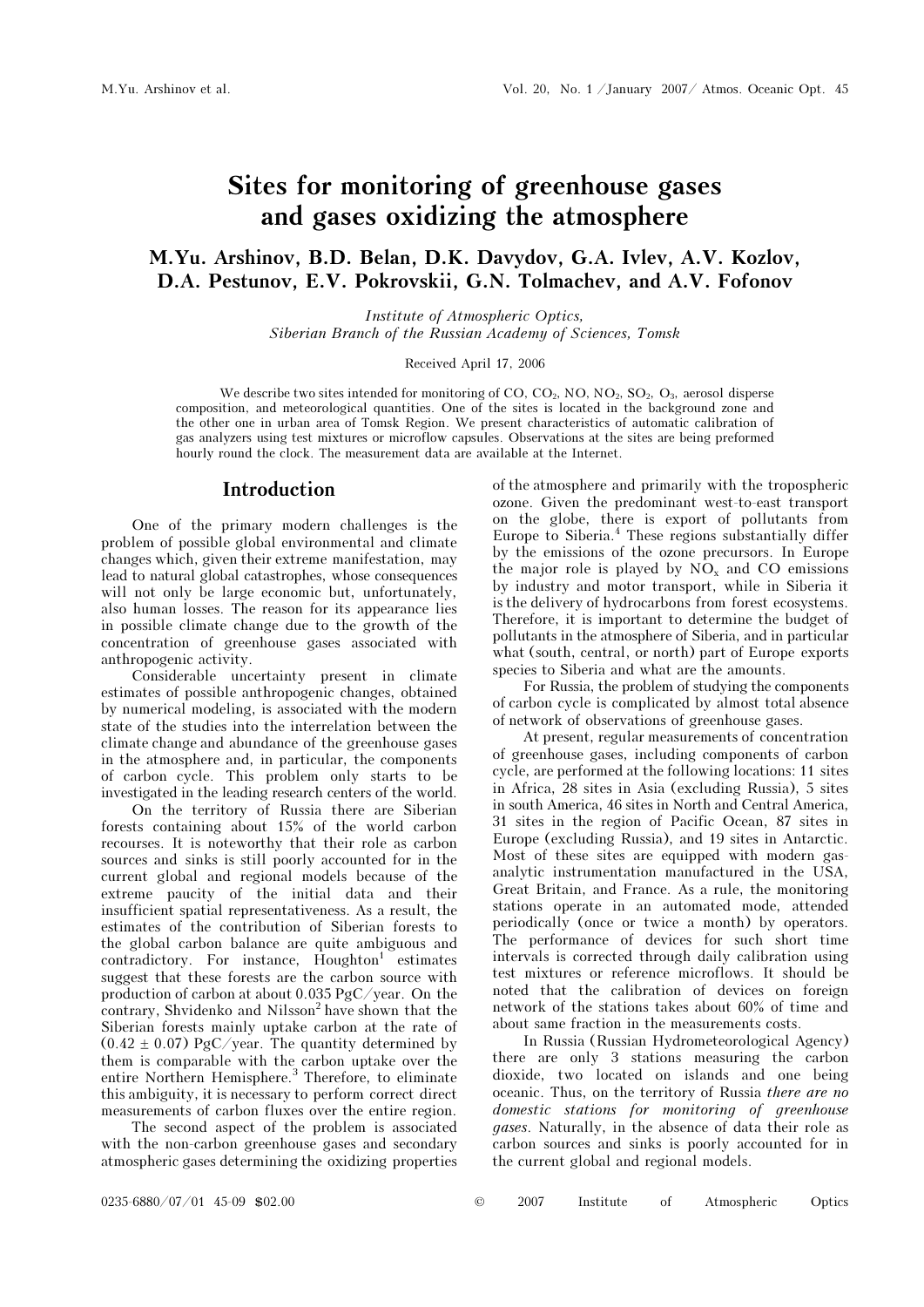This situation forces the world community to fill this gap at least partly. The measurements of greenhouse gases are performed either as a part of European projects (episodically) under international grants or as part of long-term (from 1994 to the present time) Russian-Japanese program on studying the greenhouse gases over Siberia.

For solution of this problem, it is necessary to organize monitoring of greenhouse gases. This paper describes two sites created at the Institute of Atmospheric Optics SB RAS for monitoring of greenhouse gases and gases oxidizing the atmosphere.

### 1. Site location

The Institute of Atmospheric Optics SB RAS owns two polygons: (1) the base experimental complex (BEC) located in Akademgorodok (56°29′N, 85°04′E) at 170 m asl, and (2) a "Background" site located near Kireevsk village (56°25′N, 84°04′E) 60 km to the west of the city on the bank of Ob river at 80 m asl (Fig. 1). It is seen that, given the prevailing west-to-east transport the air will sequentially pass over the background polygon, Tomsk, and BEC.

The two polygons are equipped with identical automated complexes for measurement of meteorological quantities in the near-ground atmospheric layer. Both of the complexes are Unzha-2 guyed masts equipped, at four levels, with the air temperature and humidity sensors and M-127 anemometers of electromechanical type. Structure features of the complex have been described in Refs. 5 to 7. Wind sensors are installed at the heights of 10, 20, 30, and 36 m above the ground at the beam holders oriented toward the south and north directions. Such an arrangement makes it possible to take into account the perturbation of air flows by the mast frame. At these same levels, the electronic temperature and humidity sensors are also installed. Some results of exploitation of these complexes can be found in Ref. 8.



Fig. 1. Location of sites at polygons: "Background" (1) and BEC (2).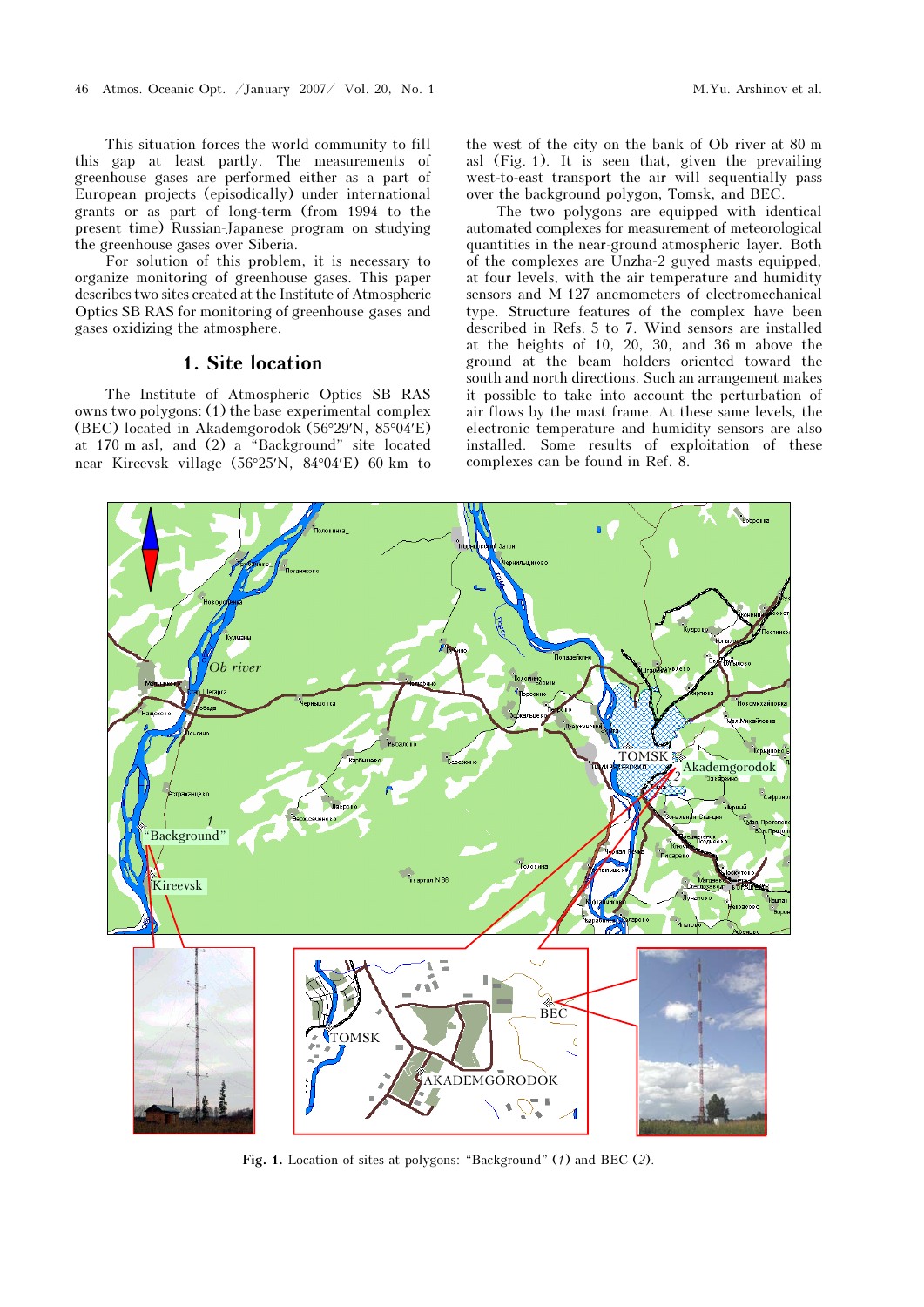In constructing the measurement sites, we used already existing meteorological complexes, installed at both polygons of the institute.

For arrangement of gas analyzers, aerosol analyzers, controlling, recording, and transmitting instrumentation, at the "Background" polygon we used a building made from bricks, located in immediate vicinity of the mast. At the BEC we installed, for these purposes, a 20 foot container with the internal partition, separating it into tambour and instrumentation module.

In both rooms, we undertook measures of thermal insulation of instrumentation modules, and to provide comfortable operation of the instrumentation at low/high ambient temperatures, we installed climate installations, operated in automated mode and being capable of keeping the temperature and humidity in the workroom within the required range.

Around the "Background" polygon, there are no industrial plants, and the data obtained with it will characterize background conditions. The second site is located in north-east suburbs of Tomsk Akademgorodok. Considering the prevailing west-to-east air transport in the region, we can say that the second site will be overburdened by the anthropogenic effect because the air mass, past "Background" site, will pass through the territory of Tomsk, and then will arrive at Akademgorodok. Thus, the obtained data will not only make it possible to monitor the air composition

under the background conditions, but also to identify the contribution of big industrial center to its variations.

### 2. Composition and structure of sites and measured parameters

This section describes both sites because they are identical in the principles of arrangement of measurements, but different in the number of parameters measured.

Because the "Background" polygon is separated from the city by the distance of 60 km, the devices installed there cannot be attended continuously. Therefore, we included in it only reliable, tested devices. At the base experimental complex, servicing personnel resides continuously. Here, we plan to perform validation of all new methods and new instruments. Consequently, the two polygons will have different measurement complexes (Table 1).

For equipment at the sites we used the gas analyzers with detection thresholds at the level of background concentrations. These gas analyzers, fabricated by ZAO "OPTEK" (Saint Petersburg), have been exploited for a long time as part of TOR station<sup>9</sup> and proved the possibility of their use in the longterm monitoring regime.

Table 1. Measurement site at the base experimental complex at the "Background" polygon

| Instrument                       | Parameter                                      | Range, error                        | Note     |
|----------------------------------|------------------------------------------------|-------------------------------------|----------|
|                                  | Base experimental complex                      |                                     |          |
|                                  | Temperature                                    | $-50+50$ °C, $\pm 0.2$ °C           | 4 levels |
| Meteorological complex           | Relative humidity                              | $10100\%$ , $\pm 5\%$               | 4 levels |
| of IAO SB RAS                    | Wind speed                                     | 0.560 m/s, $\pm$ 5%                 | 4 levels |
|                                  | Wind direction                                 | $0360^{\circ}$ , $\pm 10^{\circ}$   | 4 levels |
| S310                             | $02000 \mu g/m^3$ , $± 25%$<br>SO <sub>2</sub> |                                     | 2 levels |
|                                  | N <sub>O</sub>                                 | $01000 \mu g/m^3$ , $\pm 25%$       | 2 levels |
| $R-310A$                         | NO <sub>2</sub>                                | $01000 \mu g/m^3$ , $± 25%$         |          |
| $3-02P$                          | $O_3$                                          | $01000 \mu g/m^3$ , $\pm 15\%$      | 2 levels |
| SV-320                           | $H_2S$                                         | $0200 \mu g/m^3$ , $\pm 15\%$       | 2 levels |
| $N-320$                          | NH <sub>3</sub>                                | $01000 \mu g/m^3$ , $\pm 15\%$      | 2 levels |
| L-061-02 (GMM222)                | CO <sub>2</sub>                                | 010000 ppm, $\pm 20\%$              | 2 levels |
| $K-100$                          | CO                                             | 0400 mg/m <sup>3</sup> , $\pm 20\%$ | 2 levels |
| $NMHC-2000$                      | $CH4$ and $\Sigma CH$                          | 05 ppm and 050 ppm $\pm 20\%$       | 2 levels |
| Aerosol meter, GRIMM model 1108  | Aerosol disperse composition                   | 0300 $cm^{-3}$ , $\pm 25\%$         | 1 level  |
| <b>DAS</b>                       | Same                                           | 01000 cm <sup>-3</sup> , $\pm 25\%$ | 1 level  |
|                                  | "Background"                                   |                                     |          |
|                                  | Temperature                                    | $-50+50$ °C, $\pm 0.2$ °C           | 4 levels |
| Meteorological Complex of IAO SB | <b>Relative Humidity</b>                       | $10100\%, \pm 5\%$                  | 4 levels |
| <b>RAS</b>                       | Wind speed<br>0.560 m/s, $\pm$ 5%              |                                     | 4 levels |
|                                  | Wind velocity                                  | $0360^{\circ}, \pm 10^{\circ}$      | 4 levels |
| S310                             | SO <sub>2</sub>                                | $02000 \mu g/m^3$ , $± 25%$         | 2 levels |
| $R-310A$                         | N <sub>O</sub>                                 | $01000 \mu g/m^3$ , ± 25%           | 2 levels |
|                                  | NO <sub>2</sub>                                | 01000 $\mu\text{g/m}^3$ , ±25%      |          |
| $3-02P$                          | $O_3$                                          | $01000 \mu g/m^3$ , $\pm 15\%$      | 2 levels |
| L-061-02 (GMM222)                | CO <sub>2</sub>                                | 010000 ppm, $\pm 20\%$              | 2 levels |
| $K-100$                          | CO                                             | 0400 mg/m <sup>3</sup> , $\pm 20\%$ | 2 levels |
| Aerosol meter, GRIMM model 1108  | Aerosol disperse composition                   | 0300 cm <sup>-3</sup> , $\pm 25\%$  | 1 level  |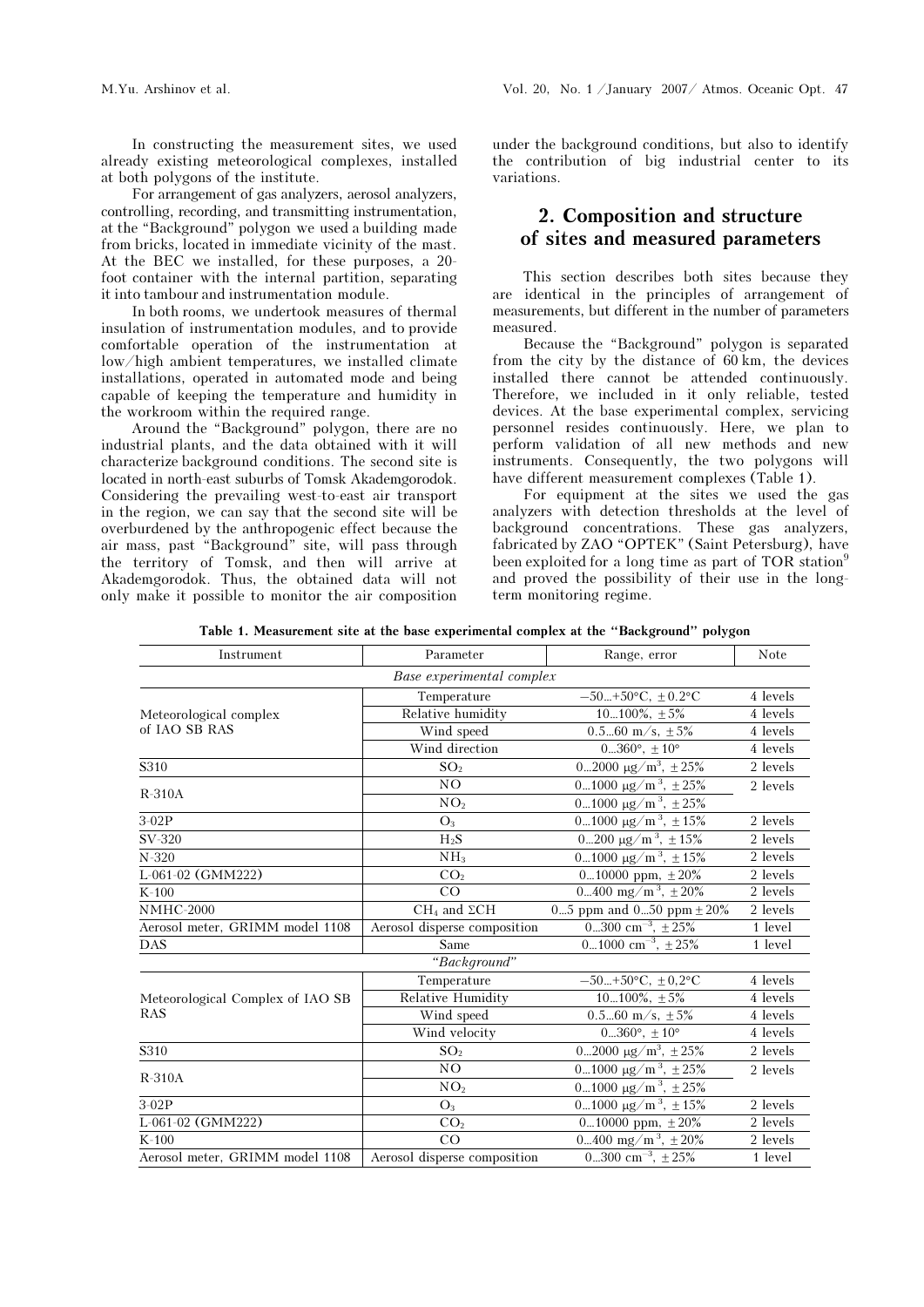Analyzers of ammonium and hydrogen sulfide are new and so they are installed only at BEC. Moreover, at this stage the instruments are not integrated into the measurement complex. Their data are not written into the output file, instead being saved into a separate storage. For these, we have selected the time cycle of schedule of work and calibration, and perform additional work for the case of possible failure of separate instruments. After testing, the second set of these instruments is planned to be installed at remote site and merge their readings into the common information-transmitting network of complexes.

For a more complete determination of carbon cycle we have installed, as part of the site at the BEC, a foreign NMHC-2000 analyzer (France). Since a part of carbon in the atmosphere is converted into the aerosol form, for closure of the atmospheric cycle of carbon balance a control of aerosol disperse composition is required. For this, aerosol meters of the GRIMM firm, Germany are included into site instrumentation. Finally, the diffusion aerosol spectrometer (DAS), fabricated at the Institute of Chemical Kinetics and Combustion SB RAS and designed for measurement of nanoparticles in the atmosphere, is the device of laboratory performance that requires permanent servicing, and so it is located only at BEC.



Fig. 2. Arrangement of the sensors at the measurement mast.

At the available beam consoles of the masts (Fig. 2), at the altitudes of 30 and 10 m we have mounted air samplers, separating out the direct precipitation and biological constituent. Via pipes, the air intakes are connected with gas analyzers, installed in the instrumentation modules at the base of the

mast. For measurements, calibration, and transmission of the data, all the devices are united into a local network managed by the logger. For archival of the data, we use the principles formulated earlier during multiyear exploitation of TOR station. Location of intakes of gas constituents at two levels makes it possible to determine not only gas concentrations but also their fluxes by the gradient method.

Samples of atmospheric air for gas analyzers are collected at two altitudes. Moreover, they are calibrated hourly. We also have developed a general scheme of gas-distribution channels, constructed taking into account the specific features of calibration of each of the devices. As seen from Table 1 the gas analyzers in the complexes are, at the first stage, different, however, the developed gas distribution scheme makes it possible to complement the complex at the "Background" polygon and to make it identical to the complex at the BEC but, when necessary, to add new gas analyzers in it.

For the reason of different specifications the gas analyzers are separated into two groups, with analyzers of  $SO_2$ ,  $NO_x$ ,  $H_2S$ ,  $NH_3$ , and  $O_3$  in the first group, and analyzers of CO,  $CO<sub>2</sub>$ , and  $CH<sub>4</sub>$  in the second one. The gas commutation schemes themselves are presented in Figs. 3 and 4.



Fig. 3. Scheme of air release module for gas analyzers of the first group installed at the BEC.

Gas analyzers of the first group measure "more active" atmospheric gases. For this reason, all channels for gas analyzers are assembled from fluoroplastic tube and fluoroplastic valves and flow distributor. In addition, they have common principle of calibration, performed using "zero" gas and gases released by active capsules of microflows. Pumps, impelling the gas flow and delivering the air to analyzers, are placed after devices. These same pumps constantly purge air through the entire air channel ensuring permanently the presence of "fresh" air at the flow distributor entry.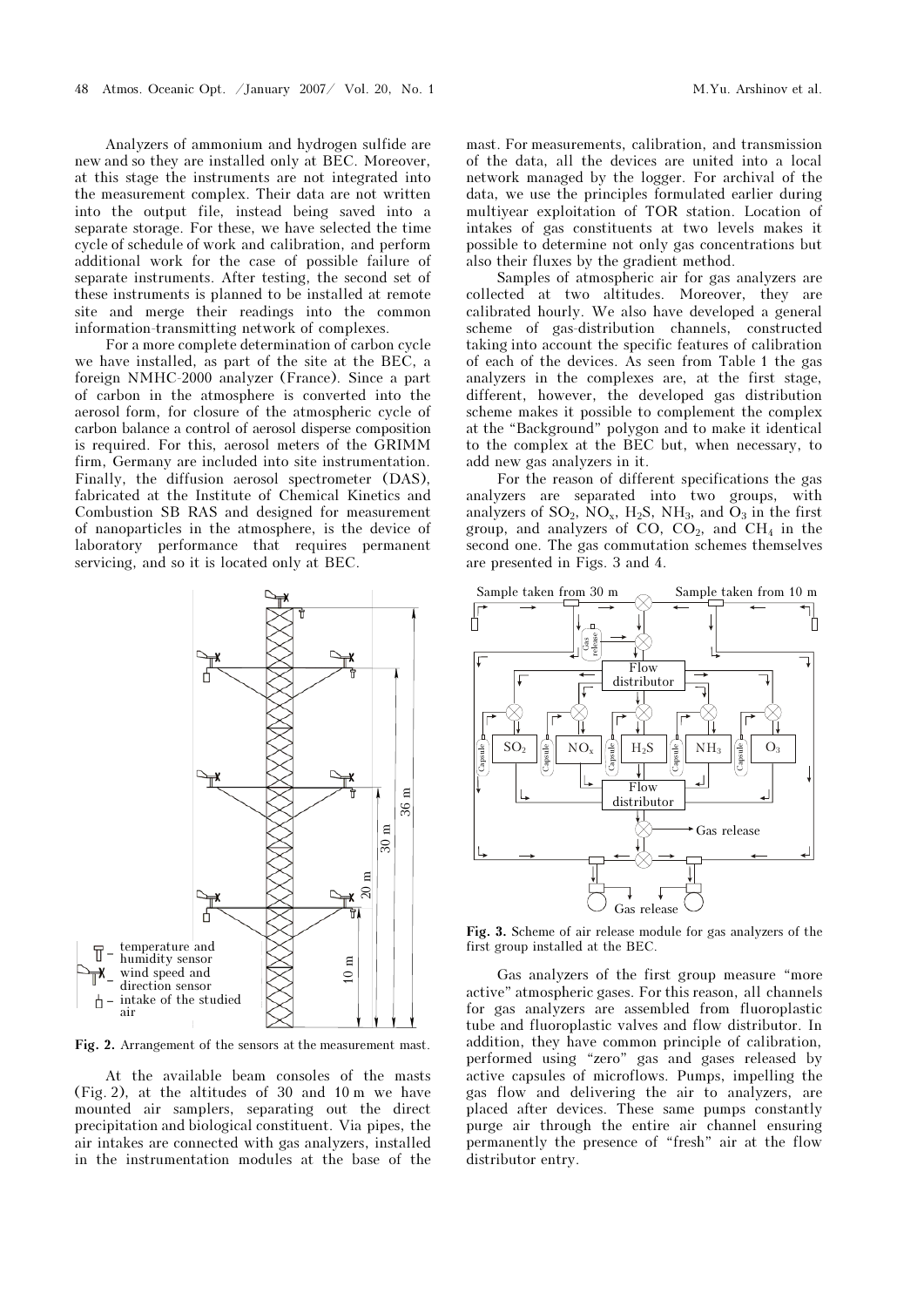

Fig. 4. Scheme of air line for gas analyzers of the second group installed at BEC.

In contrast to the first group, analyzers of the second group are calibrated using standard mixtures and comparison gases calibrated against them. The scheme of delivery of sample to devices is based on the principle of excessive pressure. Purging of the channels is also performed continuously, and at the entry of the devices a constant pressure is maintained. The  $CO<sub>2</sub>$  and  $CH<sub>4</sub>$  analyzers are installed in series because gas cylinders with test mixtures simultaneously contain carbon dioxide and methane.

At the "Background" polygon, the transfer of the analyzed samples is organized absolutely in the same way and so the discussion of it is omitted here.

# 3. Automatic calibration of gas analyzers

The devices installed at both sites pass yearly testing at agencies of the Governmental Bureau of Standards. As experience of exploitation of the instruments for monitoring of air gas composition shows, they need frequent calibration. This procedure is performed using test mixtures or capsules with microflow, also tested by agencies of the Governmental Bureau of Standards. Since the list of measured gases is quite long and the test mixtures are available not for all of them, the sites use both types of the calibration, with the test mixtures and capsules of microflows.

The first task is completed using the system of two-position program driven air valves (Fig. 5), which admit air samples and calibration mixtures into the analyzers in four stages: air samples from heights 30 and 10 m and calibration mixtures, namely, test and standard gases. In this case, as an example, we consider carbon monoxide and dioxide. The sample is analyzed air, the standard gas is the gas with known concentration of mixture, and comparison gas is the atmospheric air pumped into the gas cylinder under the pressure on the order of 5 atm with known content of gas component to be determined

(determined in the course of calibration using standard gases) and used as calibration gas for more frequent calibration of the gas analyzer.

We have implemented the following algorithm of system operation: calibration against standard gases is made twice a day: from 09:00 to 09:20 we inject low-concentration calibration gas, from 09:20 to 09:40 LT the high-concentration calibration gas, and from 09:40 to 10:00 LT the test gas, with same cycle repeated from 21:00 to 22:00 LT. In the other time, the air sample and test gas are admitted by turn every 20 min (from 10:00 to 10:20 LT we inject sample from height 30 m, from 10:20 to 10:40 LT the sample from 10 m, from 10:40 to 11:00 LT the test gas, etc.). This calibration scheme gives us two advantages: (1) it yields smaller measurement errors because we can rapidly correct for zero drift of the instruments, and (2) it is seriously saves the costly test mixtures. The scheme of site operation is presented in Table 2.

 At rest, when no valve is on, all the air channels of the module of reference gases are shut off (see Fig. 5). Thus, in the case of switching off of the power supply, the gas will stay in the gas cylinders.



Fig. 5. Scheme of automatic calibration of the  $CO<sub>2</sub>$  and  $CO<sub>2</sub>$ gas analyzers.

The pressure in gas cylinders is maintained at the level from 1.5 to 4.5 atm. Refilling the cylinders from 1.5 to 4.5 atm takes 5 to 6 h, therefore, to ensure hourly calibration with the reference gas, two gas cylinders with comparison gas are used in the measurement channel. At the same time, while the first gas cylinder is used as a source of reference gas for hourly calibration, the second gas cylinder is refilled to the level of 4.5 atm. After a certain the least permissible pressure is reached in the first gas cylinder, the system switches them over so that the first gas cylinder is refilled up to the level of 4.5 atm, while the second one is used as a source of reference gas, and so on. As a rule, time of gas consumption during calibration much exceeds the refilling pump time the control system also checks that the switching over takes place immediately before the calibration of the reference gases against standard mixtures.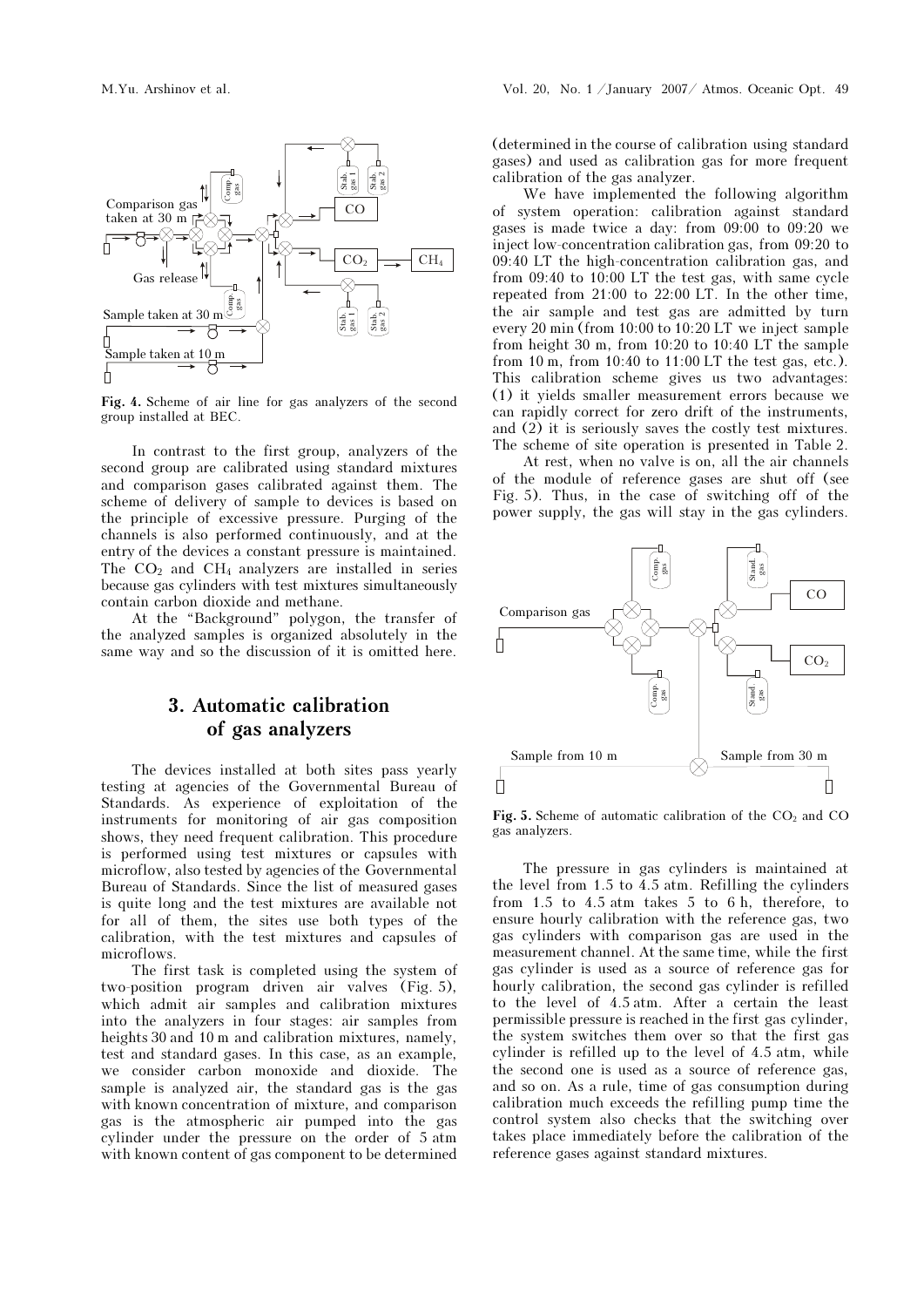|                    | 09:00 LT         |           | 09:20 LT         |           | 09:40 LT         |           |
|--------------------|------------------|-----------|------------------|-----------|------------------|-----------|
|                    | 21:00 LT         |           | 21:20 LT         |           | 21:40 LT         |           |
| Standard gas 1     |                  |           |                  |           |                  |           |
| Standard gas 2     |                  |           |                  |           |                  |           |
| Comparison gas 3   |                  |           |                  |           |                  |           |
| Measurements       | XX:00LT          | XX:10LT   |                  |           |                  |           |
| of gas composition |                  |           |                  |           |                  |           |
| of the atmosphere  | blow-through     | averaging | XX:20LT          |           |                  |           |
| at height 30 m     | of gas analyzers |           | data logging     |           |                  |           |
| Measurements       |                  |           | XX:20LT          | XX:30 LT  |                  |           |
| of gas composition |                  |           |                  |           |                  |           |
| of the atmosphere  |                  |           | blow-through     | averaging | XX:40LT          |           |
| at height 10 m     |                  |           | of gas analyzers |           | data logging     |           |
|                    |                  |           |                  |           |                  |           |
| Measurements       |                  |           |                  |           | XX:40LT          | XX:50 LT  |
| of                 |                  |           |                  |           |                  |           |
| gas mixtures       | $XX + 1.0$ hr    |           |                  |           | blow-through     | averaging |
|                    | data logging     |           |                  |           | of gas analyzers |           |

Table 2. Operation schedule of devices at the sites in the first scheme  $(CO_2, CO)$ 

Table 3. Operation schedule of devices at the sites in the second scheme  $(NO_2, NO, SO_2)$ 

| Measurements       | $XX:00$ LT            |                        |                        |                       |
|--------------------|-----------------------|------------------------|------------------------|-----------------------|
| of gas composition |                       |                        |                        |                       |
| of the atmosphere  | averaging from 05 min | XX:15LT                |                        |                       |
| at height 30 m     |                       | data logging           |                        |                       |
| Measurements       |                       | XX:15LT                |                        |                       |
| of gas composition |                       |                        |                        |                       |
| of the atmosphere  |                       | averaging from 20 min. | XX:30LT                |                       |
| at height 10 m     |                       |                        | data logging           |                       |
|                    |                       |                        |                        |                       |
| Delivery           |                       |                        | XX:30LT                |                       |
| of zero gas        |                       |                        |                        |                       |
| to gas analyzers   |                       |                        | averaging from 35 min. | XX:45LT               |
|                    |                       |                        |                        | data logging          |
| Delivery           |                       |                        |                        | XX:45LT               |
| of calibration gas |                       |                        |                        |                       |
| to gas analyzers   | $XX + 1:00$ hr        |                        |                        | averaging from 55 min |
|                    | data logging          |                        |                        |                       |

The second task is suggested to be achieved using analogous (see Fig. 5) system (Fig. 6), but with zero gas taken instead of the comparison gas. The standard gas is obtained from the capsule of the microflow, and zero gas is nitrogen.

The system is operated according to the following schedule: the first 15-min interval of every hour we inject the sample from the height 30 m, the second 15-min interval the sample from height 10 m, the third 15-min interval the zero gas, the fourth 15-min interval the standard gas, and so forth. The scheme of the site operation is presented in Table 3.

In addition to the automatic calibration, periodic instrument calibration is to be performed by the operators (1–2 times a month).



Fig. 6. Scheme of automatic calibration of  $SO_2$  and  $NO_2$  gas analyzers.

For this purpose, we have purchased a 667 GR-03M generator-diluent (OPTEK Closed JSC), allowing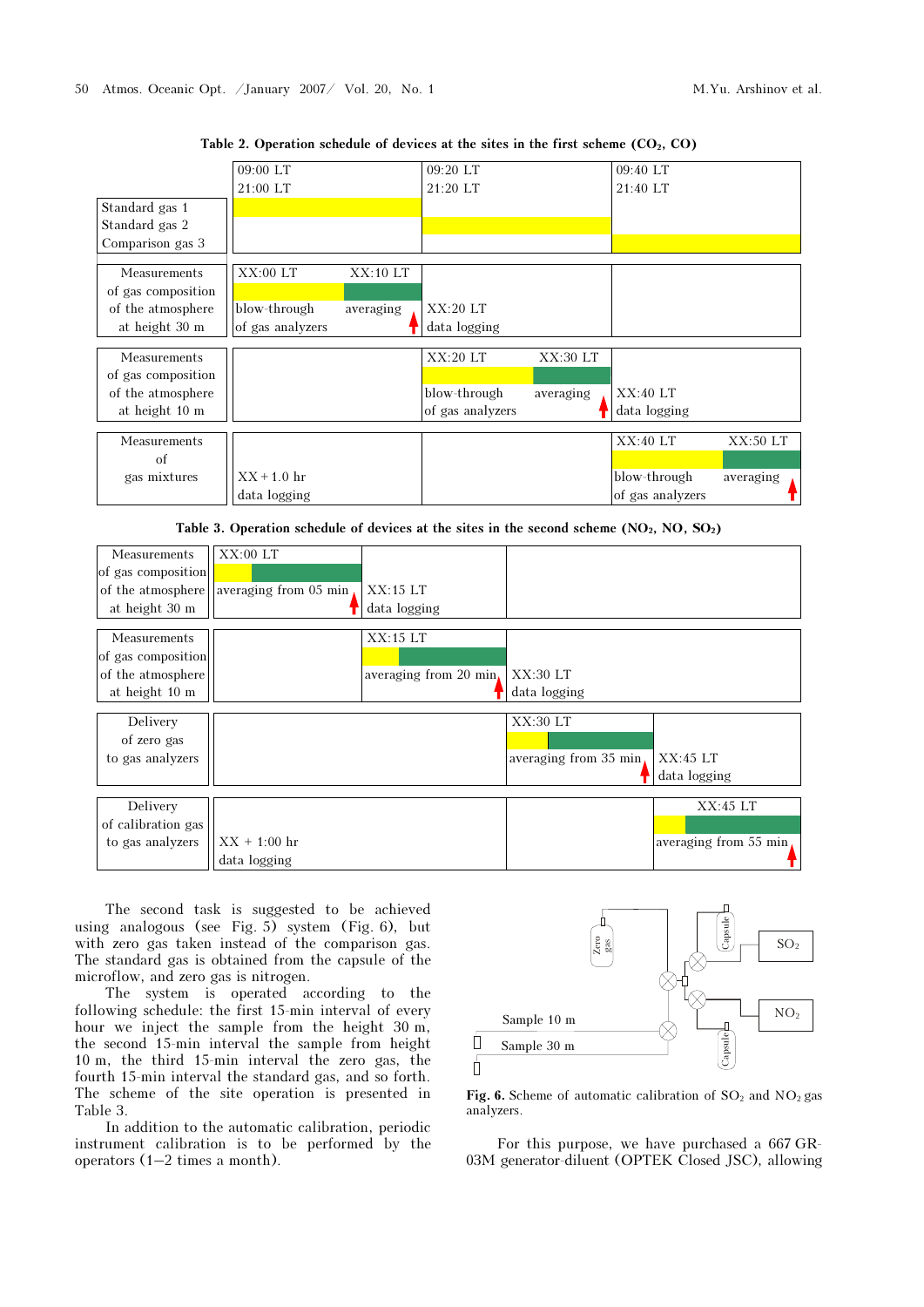us to test the instruments in a wider range of concentrations.

In addition, operators have a  $GS-024a$  ozone generator of the same firm, certified by the Governmental Bureau of Standards. We plan to use this generator for calibration of ozonometers and disinfection of supply channels of other analyzers.

 In accordance with the manual of manufacturer, the instruments must be yearly tested by the agencies of the Governmental Bureau of Standards of the Russian Federation. This procedure is performed by OPTEK Closed JSC having the authorization certificate of the Governmental Bureau of Standards.

# 4. Arrangement of site operation, and data collection and transfer

Information is collected according to the scheme (Fig. 7), which has been successfully used for already 2 years during operation of the complexes in the regime of monitoring of meteorological quantities and suffered no major modifications during the increase of the number of parameters to be measured because it had sufficient reserve for the bulk of data to be transmitted. After the initial processing and creation of the files describing each measurement, the data are transferred to the center of data acquisition located at the Institute. It is noteworthy that for transferring data from BEC to the Institute we use the optical fiber channel, and from "Background" polygon to the Institute the radiotelephone line.

For query of the sensors, storage, and preliminary processing of the data, we have developed and fabricated special devices and software making it possible to rapidly obtain readouts and control the operation of the control system.

The system of the query of the sensors is based on the PIC16F877 microcontroller. It is worthy to note that we use an original method of switching on the anemometers allowing us to refuse from intermediate AD conversions. Here, we measure time interval between pulses of the main and additional series. The frequency of the pulses of the main series corresponds the speed of rotation of screw-propeller (one pulse per one rotation) and, via the dependence found, it determines the wind speed. The phase shift between pulses of the additional and main series corresponds to the orientation of the anemometer relative to the base and determines the wind direction. Internal timer of the controller fixes the time intervals between the pulses of the main series and time between the pulses of the main and additional series of the eight anemometers, each time renewing these values in the internal memory. Upon the request from a computer, the newest data will be sent.

Through the signal selector, the analog signals from the temperature and humidity sensors are fed to the built-in 10-digit ADC controller, whose reference voltage is determined by the external REF192 precision source.

In addition, this controller traces the temperature inside the container or building, maintaining it at a given level. Upon requests from the computer, the controller drives the state of aspiration of the temperature and humidity sensors, switching it on for the period of blow-through and measurements.

Also, upon request from the computer, it receives current data from all the sensors. Thus, with the help of the computer, it is possible to arrange any measurement schedule. In our case, these are 10 minute measurements by polling the sensors every second, and subsequent averaging of the accumulated data and rms calculation. Aspiration is switched on 10 min before every measurement. Each measurement starts at the beginning of each hour (Fig. 8).



Fig. 7. Block-diagram of gas analytic complex.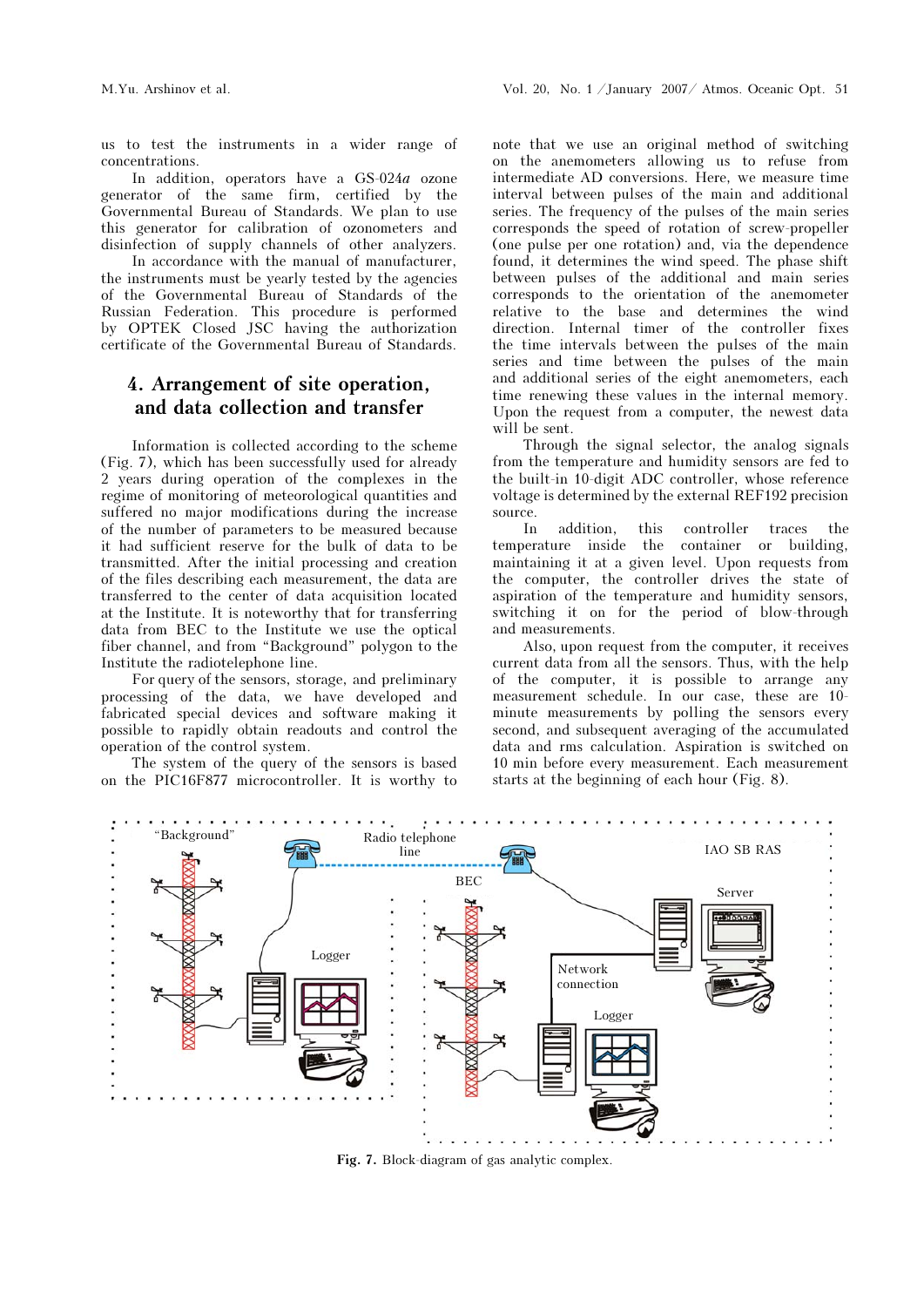| Standby |             | Blow-through Measurements<br>(10 min) (10 min) | Standby |
|---------|-------------|------------------------------------------------|---------|
| Time    | $(xx-1):50$ | xx:00                                          | xx:10   |

Fig. 8. Time diagram of the measurement cycle.

Initially, the computer and the device polled were separated by large distance (about 800 m), and they communicated via radio channel using radio BCC418 modems (Bluechip Communication AS, Norway, 433 MHz, FSK, 10 mW, RS-232) with directional antenna connected to them. Subsequently, during further increase of the measurement complex (installation of gas analyzers in immediate vicinity of the mast), it was decided to "dispose" the computer closer to the measurement site. Now, the data collecting device is connected to a computer via cable, without the use of a radio channel, and computer in its turn is connected to the central sever of the Institute via optical fiber cable.

An analogous mast with acquisition system is also installed at the "Background" polygon, with the only difference that the communication with the central server is accomplished by modems via radiotelephone line of an automatic telephone station.

On the control computers in Kireevsk and Tomsk, remote-access Dial-Up-servers are installed. Dial-up (remote communication via telephone line) connects the computers to the network environment of laboratory for the time of communication session. Thus, telephone lines and modems are used for access to the common resources of network group.

The server in Tomsk bridges, in automatic mode, communication with the server at the "Background" polygon via modem connection using Point-To-Point protocol (PPP), with a certain frequency, in accordance with the settings. Then, files with the newest data and servicing messages are copied.

In addition, a remote desktop server is installed on the computer at the "Background" polygon, which transfers the server interface to the client computer and communicates typing on the keyboard and mouse clicking from client computer to the server. Operator in Tomsk accomplishes distant access to the server, allowing him/her to service computer at the polygon from his working place. If necessary, the operator can change working parameters of the software of the data acquisition, valve control, etc.

Computer station of the data processing (SDP), located in Tomsk, uses built-in modem to "dial" the number of the telephone at the "Background" polygon, also with computer station of data acquisition (SDA) connected to it (again via a modem). In the case of successful connection, SDP sends a query.

In the monitoring mode we use in the case of undisturbed operation the SDP initiates exchange with SDA once a day (03:00 LT).

The SDA creates a file containing averaged measurement data, notes of the states of valves at the corresponding time interval, and comments. It is worth noting that this file is created taking into consideration the convenience of its further processing (in Origin and Excel).

In the case of the failure of power supply of the computer, the SDA is restarted automatically, and a message is immediately sent to the SDP containing a note of the time of last record and time of turn on of the power supply.

Data for the day are sent to the station of data acquisition, where they are analyzed and prepared for publication in the Internet at http://www.iao.ru/ ru/structure/juc/. If necessary, times and frequency of connections can be altered.

In each measurement cycle, a corrected value for each level (10 and 30 m), averaged over last 10 min of measurements is recorded into the file. During this time, about 200 values from gas analyzers are received.

### Conclusion

We have created and put into the monitoring mode of operation two automated complexes for measurement of fluxes of greenhouse gases and atmospheric oxidants, disperse aerosol composition, and meteorological quantities. The complexes are located in urbanized and background regions of Tomsk Region.

For improvement of the metrological characteristics of the instruments used under field conditions and saving consumables, we have developed an original system of their calibration by use of comparison mixtures and calibration capsules of a microflow or a standard gas.

#### Acknowledgments

This study has been performed as a part of the 24.3 SB RAS Program under support of the program of Presidium RAS No. 16, Department of Earth Sciences RAS Nos. 9 and 11, Governmental Contract of Russian Science No. 02.451.11.7030, grants of Russian Foundation for Basic Research Nos. 04–05– 64559 and 06–05–79036, as well under support from Lavrentiev Competition of Youth Projects SB RAS, project No. 45.

#### References

- 1. R.A. Houghton, Tellus 55B, No. 2, 378–390 (2003).
- 2. A. Shvidenko and S. Nilsson, Tellus 55B, No. 2, 391–415 (2003).
- 3. C. Rodenbeck, S. Houweling, M. Gloor, and M. Heimann, Atmos. Chem. Phys. Discuss. 3, No. 3, 2575–2659 (2003). 4. G.R. Carmichael, M. Fermb, N. Thongboonchoo, J.-H. Woo, L.Y. Chan, K. Murano, P.H. Viet, C. Mossberg, R. Bala, J. Boonjawat, P. Upatum, M. Mohan, S.P. Adhikary, A.B. Shrestha, J.J. Pienaar, E.B. Brunke, T. Chen, T. Jie, D. Guoan, L.C. Peng, S. Dhiharto, H. Harjanto, A.M. Jose, W. Kimani, A. Kirouane, J. Lacaux, S. Richard, O. Barturen, J.C. Cerda, A. Athayde, T. Tavares, J.S. Cotrina, and E. Bilici, Atmos. Environ. 37, No. 9, 1293–1308 (2003). 5. D.A. Pestunov, V.V. Antonovich, M.Yu. Arshinov, B.D. Belan, D.K. Davydov, G.A. Ivlev, V.K. Kovalevskii, A.V. Kozlov, E.V. Pokrovskii, D.V. Simonenkov, G.N. Tolmachev, and A.V. Fofonov, in: Proc. of II All-